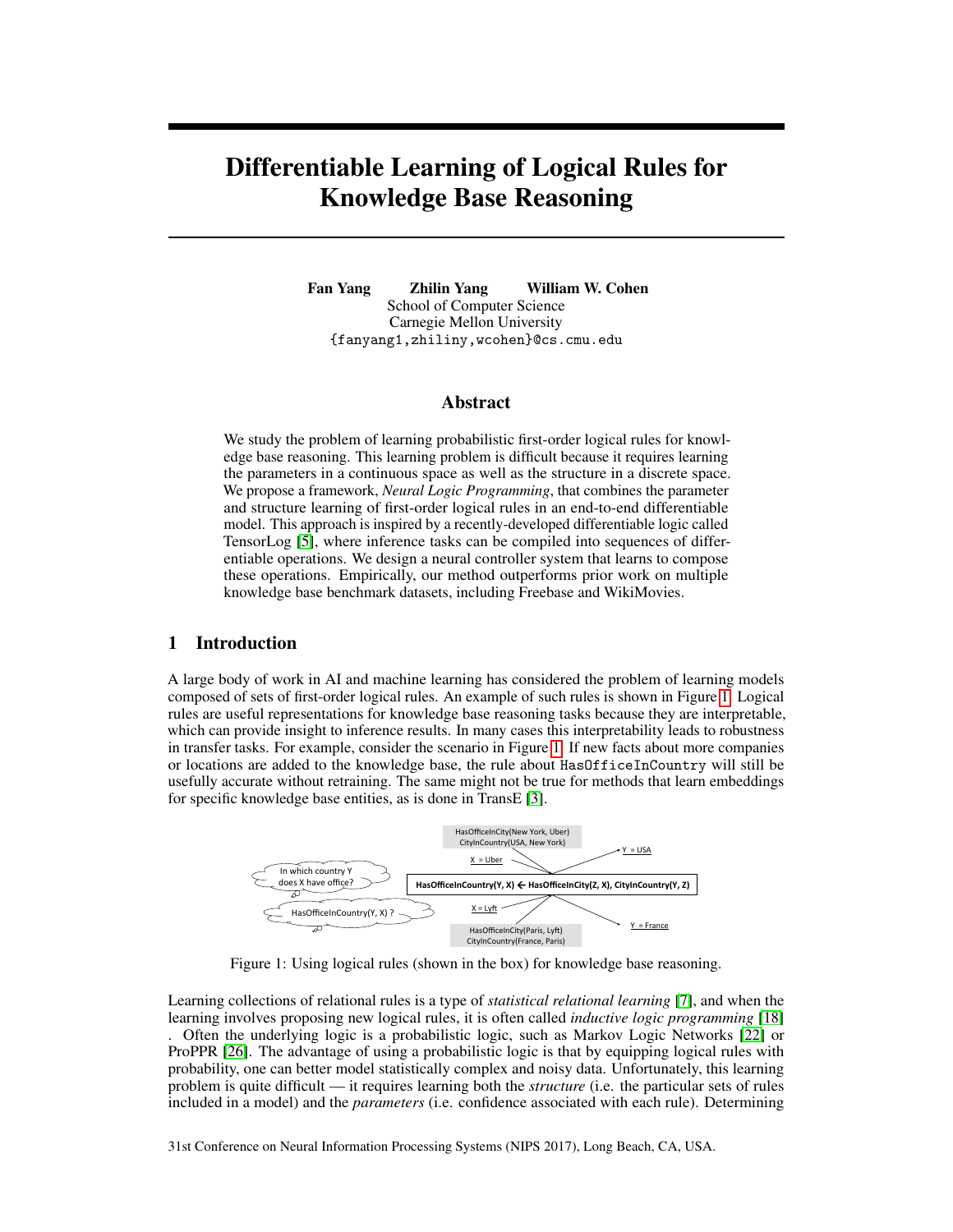the structure is a *discrete* optimization problem, and one that involves search over a potentially large problem space. Many past learning systems have thus used optimization methods that interleave moves in a discrete structure space with moves in parameter space [12, 13, 14, 27].

In this paper, we explore an alternative approach: a completely *differentiable* system for learning models defined by sets of first-order rules. This allows one to use modern gradient-based programming frameworks and optimization methods for the inductive logic programming task. Our approach is inspired by a differentiable probabilistic logic called TensorLog [5]. TensorLog establishes a connection between inference using first-order rules and sparse matrix multiplication, which enables certain types of logical inference tasks to be compiled into sequences of differentiable numerical operations on matrices. However, TensorLog is limited as a learning system because it only learns parameters, not rules. In order to learn parameters and structure simultaneously in a differentiable framework, we design a neural controller system with an attention mechanism and memory to *learn* to sequentially compose the primitive differentiable operations used by TensorLog. At each stage of the computation, the controller uses attention to "softly" choose a subset of TensorLog's operations, and then performs the operations with contents selected from the memory. We call our approach *neural logic programming*, or Neural LP.

Experimentally, we show that Neural LP performs well on a number of tasks. It improves the performance in knowledge base completion on several benchmark datasets, such as WordNet18 and Freebase15K [3]. And it obtains state-of-the-art performance on Freebase15KSelected [25], a recent and more challenging variant of Freebase15K. Neural LP also performs well on standard benchmark datasets for statistical relational learning, including datasets about biomedicine and kinship relationships [12]. Since good performance on many of these datasets can be obtained using short rules, we also evaluate Neural LP on a synthetic task which requires longer rules. Finally, we show that Neural LP can perform well in answering *partially structured* queries, where the query is posed partially in natural language. In particular, Neural LP also obtains state-of-the-art results on the KB version of the WIKIMOVIES dataset [16] for question-answering against a knowledge base. In addition, we show that logical rules can be recovered by executing the learned controller on examples and tracking the attention.

To summarize, the contributions of this paper include the following. First, we describe Neural LP, which is, to our knowledge, the first end-to-end differentiable approach to learning not only the parameters but also the structure of logical rules. Second, we experimentally evaluate Neural LP on several types of knowledge base reasoning tasks, illustrating that this new approach to inductive logic programming outperforms prior work. Third, we illustrate techniques for visualizing a Neural LP model as logical rules.

# 2 Related work

Structure embedding [3, 24, 29] has been a popular approach to reasoning with a knowledge base. This approach usually learns a embedding that maps knowledge base relations (e.g CityInCountry) and entities (e.g. USA) to tensors or vectors in latent feature spaces. Though our Neural LP system can be used for similar tasks as structure embedding, the methods are quite different. Structure embedding focuses on learning representations of relations and entities, while Neural LP learns logical rules. In addition, logical rules learned by Neural LP can be applied to entities not seen at training time. This is not achievable by structure embedding, since its reasoning ability relies on entity-dependent representations.

Neural LP differs from prior work on logical rule learning in that the system is end-to-end differentiable, thus enabling gradient based optimization, while most prior work involves discrete search in the problem space. For instance, Kok and Domingos [12] interleave beam search, using discrete operators to alter a rule set, with parameter learning via numeric methods for rule confidences. Lao and Cohen [13] introduce all rules from a restricted set, then use lasso-style regression to select a subset of predictive rules. Wang et al. [27] use an Iterative Structural Gradient algorithm that alternate gradient-based search for parameters of a probabilistic logic ProPPR [26], with structural additions suggested by the parameter gradients.

Recent work on neural program induction [21, 20, 1, 8] have used attention mechanism to "softly choose" differentiable operators, where the attentions are simply approximations to binary choices. The main difference in our work is that attentions are treated as *confidences* of the logical rules and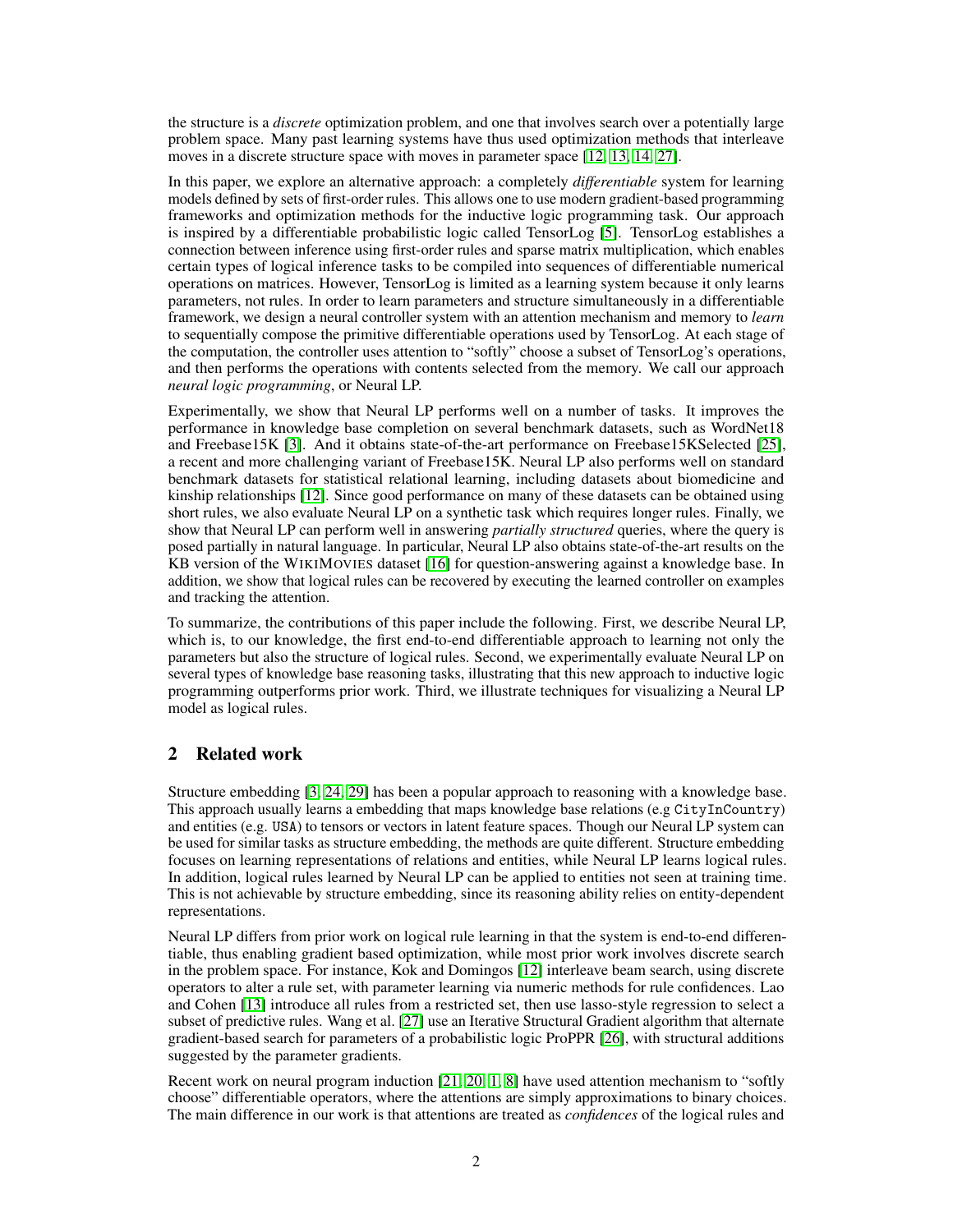have semantic meanings. In other words, Neural LP learns a distribution over logical rules, instead of an approximation to a particular rule. Therefore, we do not use hardmax to replace softmax during inference time.

## 3 Framework

#### 3.1 Knowledge base reasoning

Knowledge bases are collections of relational data of the format Relation (head, tail), where head and tail are entities and Relation is a binary relation between entities. Examples of such data tuple are HasOfficeInCity (New York, Uber) and CityInCountry (USA, New York).

The knowledge base reasoning task we consider here consists of a query<sup>1</sup>, an entity tail that the query is about, and an entity head that is the answer to the query. The goal is to retrieve a ranked list of entities based on the query such that the desired answer (i.e. head) is ranked as high as possible.

To reason over knowledge base, for each query we are interested in learning weighted chain-like logical rules of the following form, similar to stochastic logic programs [19],

$$
\alpha \text{ query } (Y, X) \leftarrow R_n (Y, Z_n) \land \cdots \land R_1 (Z_1, X) \tag{1}
$$

where  $\alpha \in [0, 1]$  is the *confidence* associated with this rule, and  $R_1, \ldots, R_n$  are relations in the knowledge base. During inference, given an entity x, the *score* of each y is defined as sum of the confidence of rules that imply query  $(y, x)$ , and we will return a ranked list of entities where higher the score implies higher the ranking.

#### 3.2 TensorLog for KB reasoning

We next introduce TensorLog operators and then describe how they can be used for KB reasoning. Given a knowledge base, let  $E$  be the set of all entities and  $R$  be the set of all binary relations. We map all entities to integers, and each entity i is associated with a one-hot encoded vector  $\mathbf{v}_i \in \{0,1\}^{|\mathbf{E}|}$ such that only the i-th entry is 1. TensorLog defines an operator  $M_R$  for each relation R. Concretely,  $M_R$  is a matrix in  $\{0,1\}^{|E|\times|E|}$  such that its  $(i,j)$  entry is 1 if and only if R(i,j) is in the knowledge base, where i is the i-th entity and similarly for j.

We now draw the connection between TensorLog operations and a restricted case of logical rule inference. Using the operators described above, we can imitate logical rule inference R(Y, X)  $\leftarrow$  P(Y,  $Z$ )  $\wedge$  Q(z, x) for any entity  $X = x$  by performing matrix multiplications  $M_P \cdot M_Q \cdot v_x = s$ . In other words, the non-zero entries of the vector s equals the set of y such that there exists z that  $P(y, z)$  and  $Q(z, x)$  are in the KB. Though we describe the case where rule length is two, it is straightforward to generalize this connection to rules of any length.

Using TensorLog operations, what we want to learn for each query is shown in Equation 2,

$$
\sum_{l} \alpha_l \Pi_{k \in \beta_l} \mathbf{M}_{R_k} \tag{2}
$$

where l indexes over all possible rules,  $\alpha_l$  is the confidence associated with rule l and  $\beta_l$  is an ordered list of all relations in this particular rule. During inference, given an entity  $v_x$ , the *score* of each retrieved entity is then equivalent to the entries in the vector s, as shown in Equation 3.

$$
\mathbf{s} = \sum_{l} \left( \alpha_{l} \left( \Pi_{\mathbf{k} \in \beta_{l}} \mathbf{M}_{\mathbf{R}_{\mathbf{k}}} \mathbf{v}_{\mathbf{x}} \right) \right), \,\, \text{score}(\mathbf{y} \mid \mathbf{x}) = \mathbf{v}_{\mathbf{y}}^{T} \mathbf{s}
$$
\n(3)

To summarize, we are interested in the following learning problem for each query.

$$
\max_{\{\alpha_l,\beta_l\}} \sum_{\{\mathbf{x},\mathbf{y}\}} \text{score}(\mathbf{y} \mid \mathbf{x}) = \max_{\{\alpha_l,\beta_l\}} \sum_{\{\mathbf{x},\mathbf{y}\}} \mathbf{v}_{\mathbf{y}}^T \left( \sum_l (\alpha_l \left( \Pi_{\mathbf{k} \in \beta_l} \mathbf{M}_{\mathbf{R}_{\mathbf{k}}} \mathbf{v}_{\mathbf{x}} \right) ) \right)
$$
(4)

where  $\{x, y\}$  are entity pairs that satisfy the query, and  $\{\alpha_l, \beta_l\}$  are to be learned.

<sup>&</sup>lt;sup>1</sup>In this work, the notion of query refers to relations, which differs from conventional notion, where query usually contains relation and entity.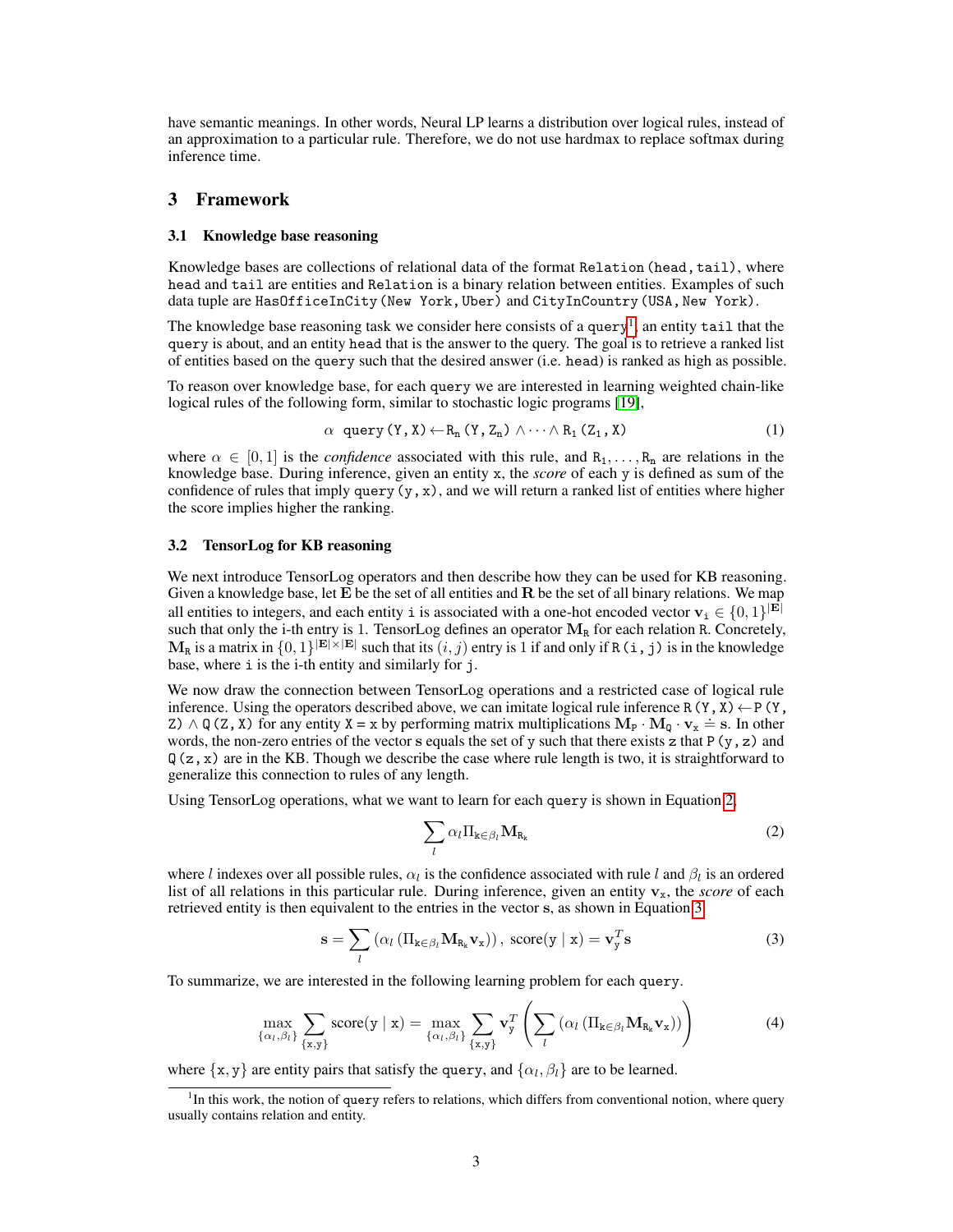

Figure 2: The neural controller system.

#### 3.3 Learning the logical rules

We will now describe the *differentiable* rule learning process, including learnable parameters and the model architecture. As shown in Equation 2, for each query, we need to learn the set of rules that imply it and the confidences associated with these rules. However, it is difficult to formulate a *differentiable* process to directly learn the parameters and the structure  $\{\alpha_l, \beta_l\}$ . This is because each parameter is associated with a particular rule, and enumerating rules is an inherently discrete task. To overcome this difficulty, we observe that a different way to write Equation 2 is to interchange the summation and product, resulting the following formula with a different parameterization,

$$
\prod_{t=1}^{T} \sum_{\mathbf{k}}^{|\mathbf{R}|} a_t^{\mathbf{k}} \mathbf{M}_{\mathbf{R}_{\mathbf{k}}} \tag{5}
$$

where T is the max length of rules and  $|R|$  is the number of relations in the knowledge base. The key parameterization difference between Equation 2 and Equation 5 is that in the latter we associate each relation in the rule with a weight. This combines the rule enumeration and confidence assignment.

However, the parameterization in Equation 5 is not sufficiently expressive, as it assumes that all rules are of the same length. We address this limitation in Equation 6-8, where we introduce a recurrent formulation similar to Equation 3.

In the recurrent formulation, we use auxiliary *memory vectors*  $\mathbf{u}_t$ . Initially the memory vector is set to the given entity  $v_x$ . At each step as described in Equation 7, the model first computes a weighted average of previous memory vectors using the *memory attention vector*  $\mathbf{b}_t$ . Then the model "softly" applies the TensorLog operators using the *operator attention vector* at. This formulation allows the model to apply the TensorLog operators on all previous partial inference results, instead of just the last step's.

$$
\mathbf{u}_0 = \mathbf{v}_x \tag{6}
$$

$$
\mathbf{u_t} = \sum_{k}^{|R|} a_t^k \mathbf{M}_{R_k} \left( \sum_{\tau=0}^{t-1} b_t^{\tau} \mathbf{u}_{\tau} \right) \quad \text{for } 1 \le t \le T \tag{7}
$$

$$
\mathbf{u}_{\mathbf{T}+\mathbf{1}} = \sum_{\tau=0}^{T} b_{T+1}^{\tau} \mathbf{u}_{\tau}
$$
 (8)

Finally, the model computes a weighted average of all memory vectors, thus using attention to select the proper rule length. Given the above recurrent formulation, the learnable parameters for each query are  $\{a_t | 1 \le t \le T\}$  and  $\{b_t | 1 \le t \le T + 1\}$ .

We now describe a neural controller system to learn the operator and memory attention vectors. We use recurrent neural networks not only because they fit with our recurrent formulation, but also because it is likely that current step's attentions are dependent on previous steps'. At every step  $t \in [1, T + 1]$ , the network predicts operator and memory attention vectors using Equation 9, 10,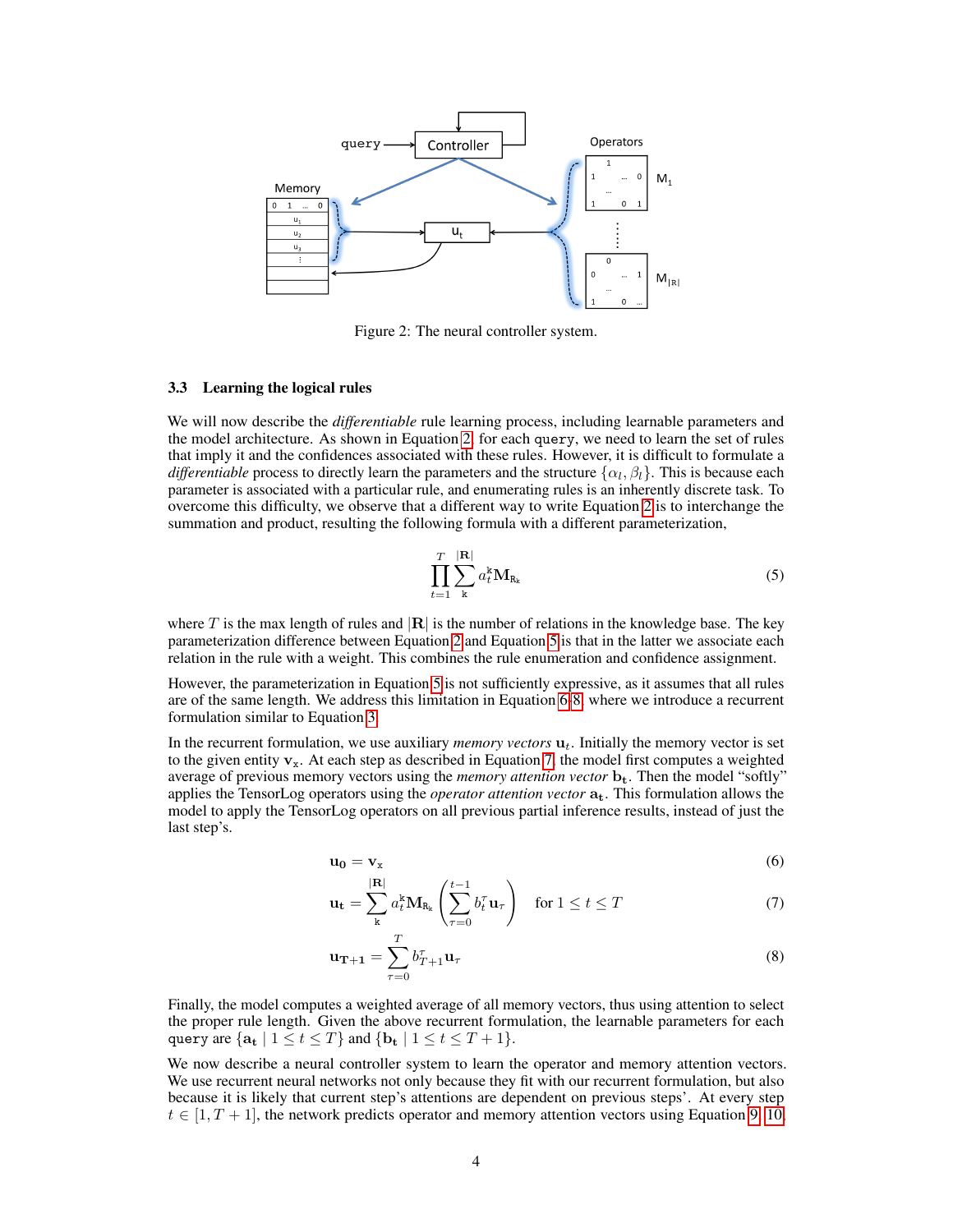and 11. The input is the query for  $1 \le t \le T$  and a special END token when  $t = T + 1$ .

$$
\mathbf{h_t} = \text{update}\left(\mathbf{h_{t-1}}, \text{input}\right) \tag{9}
$$

$$
\mathbf{a_t} = \text{softmax}(W\mathbf{h_t} + b) \tag{10}
$$

$$
\mathbf{b_t} = \text{softmax}\left( [\mathbf{h_0}, \dots, \mathbf{h_{t-1}}]^T \mathbf{h_t} \right) \tag{11}
$$

The system then performs the computation in Equation 7 and stores  $\mathbf{u}_t$  into the memory. The memory holds each step's partial inference results, i.e.  $\{u_0, \ldots, u_t, \ldots, u_{T+1}\}$ . Figure 2 shows an overview of the system. The final inference result  $\bf{u}$  is just the last vector in memory, i.e.  $\bf{u}_{T+1}$ . As discussed in Equation 4, the objective is to maximize  $v_y^T u$ . In particular, we maximize  $\log v_y^T u$  because the nonlinearity empirically improves the optimization performance. We also observe that normalizing the memory vectors (i.e.  $\mathbf{u}_t$ ) to have unit length sometimes improves the optimization.

To recover logical rules from the neural controller system, for each query we can write rules and their confidences  $\{\alpha_l,\beta_l\}$  in terms of the attention vectors  $\{{\bf a_t,b_t}\}.$  Based on the relationship between Equation 3 and Equation 6-8, we can recover rules by following Equation 7 and keep track of the coefficients in front of each matrix  $M_{R_k}$ . The detailed procedure is presented in Algorithm 1.

Algorithm 1 Recover logical rules from attention vectors

**Input:** attention vectors  $\{a_t | t = 1, ..., T\}$  and  $\{b_t | t = 1, ..., T + 1\}$ **Notation:** Let  $R_t = \{r_1, \ldots, r_l\}$  be the set of partial rules at step t. Each rule  $r_l$  is represented by a pair of  $(\alpha, \beta)$  as described in Equation 1, where  $\alpha$  is the confidence and  $\beta$  is an ordered list of relation indexes. **Initialize:**  $R_0 = \{r_0\}$  where  $r_0 = (1, ())$ . for  $t \leftarrow 1$  to  $T + 1$  do **Initialize:**  $\widehat{R_t} = \emptyset$ , a placeholder for storing intermediate results. for  $\tau \leftarrow 0$  to  $t - 1$  do for rule  $(\alpha, \beta)$  in  $R_{\tau}$  do Update  $\alpha' \leftarrow \alpha \cdot b_t^{\tau}$ . Store the updated rule  $(\alpha', \beta)$  in  $\widehat{R_t}$ . if  $t \leq \overline{T}$  then **Initialize:**  $R_t = \emptyset$ for rule  $(\alpha, \beta)$  in  $R_t$  do for  $k \leftarrow 1$  to  $|\mathbf{R}|$  do Update  $\alpha' \leftarrow \alpha \cdot a_t^k$ ,  $\beta' \leftarrow \beta$  append k. Add the updated rule  $(\alpha', \beta')$  to  $R_t$ . else  $R_t = \widehat{R_t}$ return  $R_{T+1}$ 

# 4 Experiments

To test the reasoning ability of Neural LP, we conduct experiments on statistical relation learning, grid path finding, knowledge base completion, and question answering against a knowledge base. For all the tasks, the data used in the experiment are divided into three files: *facts*, *train*, and *test*. The *facts* file is used as the knowledge base to construct TensorLog operators  $\{M_{R_k} \mid R_k \in \mathbf{R}\}$ . The *train* and *test* files contain query examples query (head, tail). Unlike in the case of learning embeddings, we do not require the entities in *train* and *test* to overlap, since our system learns rules that are entity independent.

Our system is implemented in TensorFlow and can be trained end-to-end using gradient methods. The recurrent neural network used in the neural controller is long short-term memory [9], and the hidden state dimension is 128. The optimization algorithm we use is mini-batch ADAM [11] with batch size 64 and learning rate initially set to 0.001. The maximum number of training epochs is 10, and validation sets are used for early stopping.

#### 4.1 Statistical relation learning

We conduct experiments on two benchmark datasets [12] in statistical relation learning. The first dataset, Unified Medical Language System (UMLS), is from biomedicine. The entities are biomedical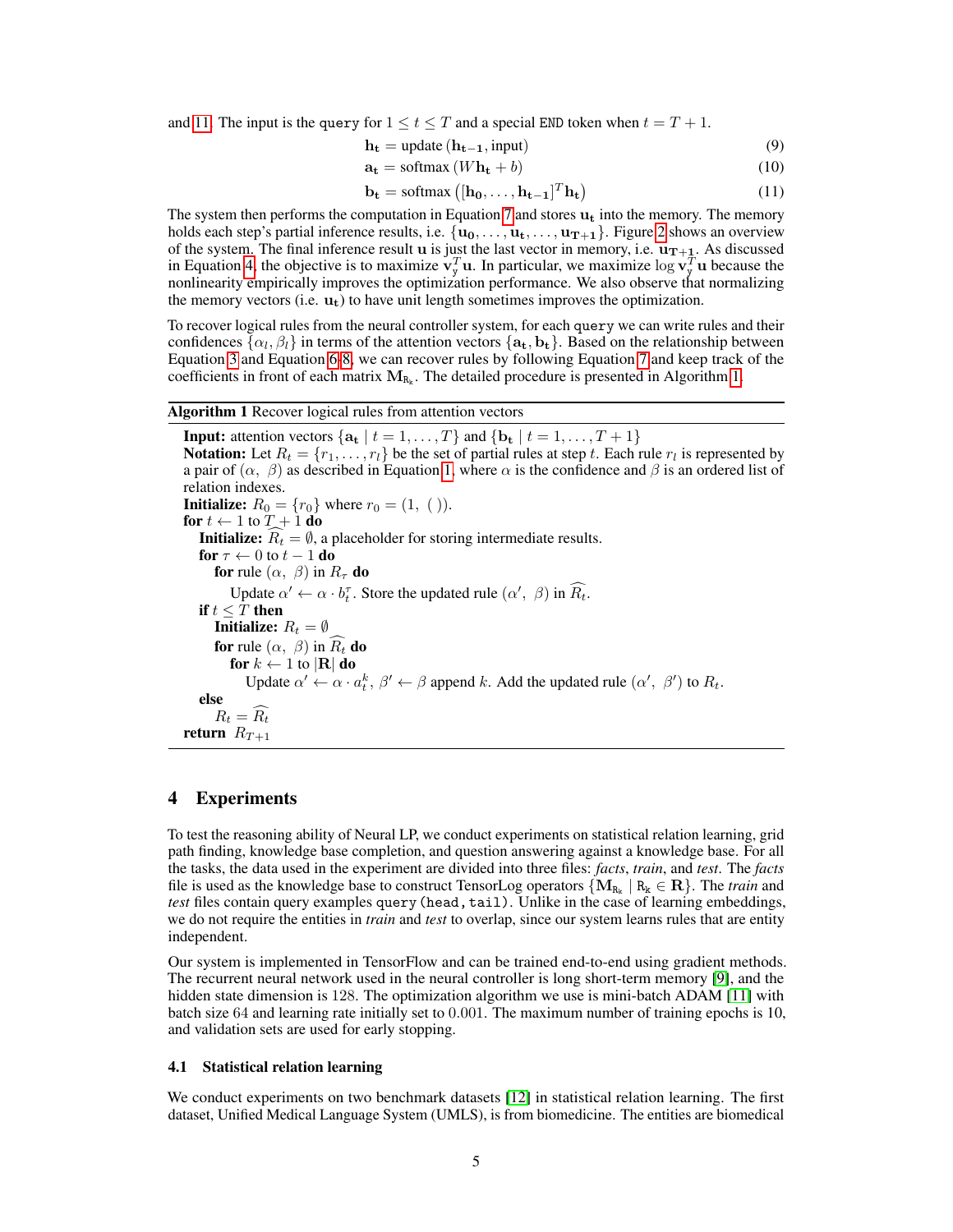concepts (e.g. disease, antibiotic) and relations are like treats and diagnoses. The second dataset, Kinship, contains kinship relationships among members of the Alyawarra tribe from Central Australia [6]. Datasets statistics are shown in Table 1. We randomly split the datasets into *facts, train, test* files as described above with ratio 6:2:1. The evaluation metric is Hits@10. Experiment results are shown in Table 2. Comparing with Iterative Structural Gradient (ISG) [27], Neural LP achieves better performance on both datasets. <sup>2</sup> We conjecture that this is mainly because of the optimization strategy used in Neural LP, which is *end-to-end* gradient-based, while ISG's optimization alternates between structure and parameter search.



Table 1: Datasets statistics.

|             | # Data | # Relation # Entity |     |
|-------------|--------|---------------------|-----|
| <b>UMLS</b> | 5960   | 46                  | 135 |
| Kinship     | 9587   | 25                  | 104 |

Table 2: Experiment results.  $T$  indicates the maximum rule length.

|                        | ISG          |              | Neural LP               |              |
|------------------------|--------------|--------------|-------------------------|--------------|
|                        |              |              | $T=2$ $T=3$ $T=2$ $T=3$ |              |
| <b>UMLS</b><br>Kinship | 43.5<br>59.2 | 43.3<br>59.0 | 92.0<br>90.2            | 93.2<br>90.1 |

#### Figure 3: Accuracy on grid path finding.

#### 4.2 Grid path finding

Since in the previous tasks the rules learned are of length at most three, we design a synthetic task to test if Neural LP can learn longer rules. The experiment setup includes a knowledge base that contains location information about a 16 by 16 grid, such as North $((1,2), (1,1))$  and SouthEast  $((0,2), (1,1))$  The query is randomly generated by combining a series of directions, such as North\_SouthWest. The train and test examples are pairs of start and end locations, which are generated by randomly choosing a location on the grid and then following the queries. We classify the queries into four classes based on the path length (i.e. Hamming distance between start and end), ranging from two to ten. Figure 3 shows inference accuracy of this task for learning logical rules using ISG [27] and Neural LP. As the path length and learning difficulty increase, the results show that Neural LP can accurately learn rules of length 6-8 for this task, and is more robust than ISG in terms of handling longer rules.

#### 4.3 Knowledge base completion

We also conduct experiments on the canonical knowledge base completion task as described in [3]. In this task, the query and tail are part of a missing data tuple, and the goal is to retrieve the related head. For example, if HasOfficeInCountry(USA,Uber) is missing from the knowledge base, then the goal is to reason over existing data tuples and retrieve USA when presented with query HasOfficeInCountry and Uber. To represent the query as a continuous input to the neural controller, we jointly learn an embedding lookup table for each query. The embedding has dimension 128 and is randomly initialized to unit norm vectors.

The knowledge bases in our experiments are from WordNet [17, 10] and Freebase [2]. We use the datasets WN18 and FB15K, which are introduced in [3]. We also considered a more challenging dataset, FB15KSelected [25], which is constructed by removing near-duplicate and inverse relations from FB15K. We use the same train/validation/test split as in prior work and augment data files with reversed data tuples, i.e. for each relation, we add its inverse inv\_relation. In order to create a

<sup>&</sup>lt;sup>2</sup>We use the implementation of ISG available at <https://github.com/TeamCohen/ProPPR>. In Wang et al. [27], ISG is compared with other statistical relational learning methods in a different experiment setup, and ISG is superior to several methods including Markov Logic Networks [12].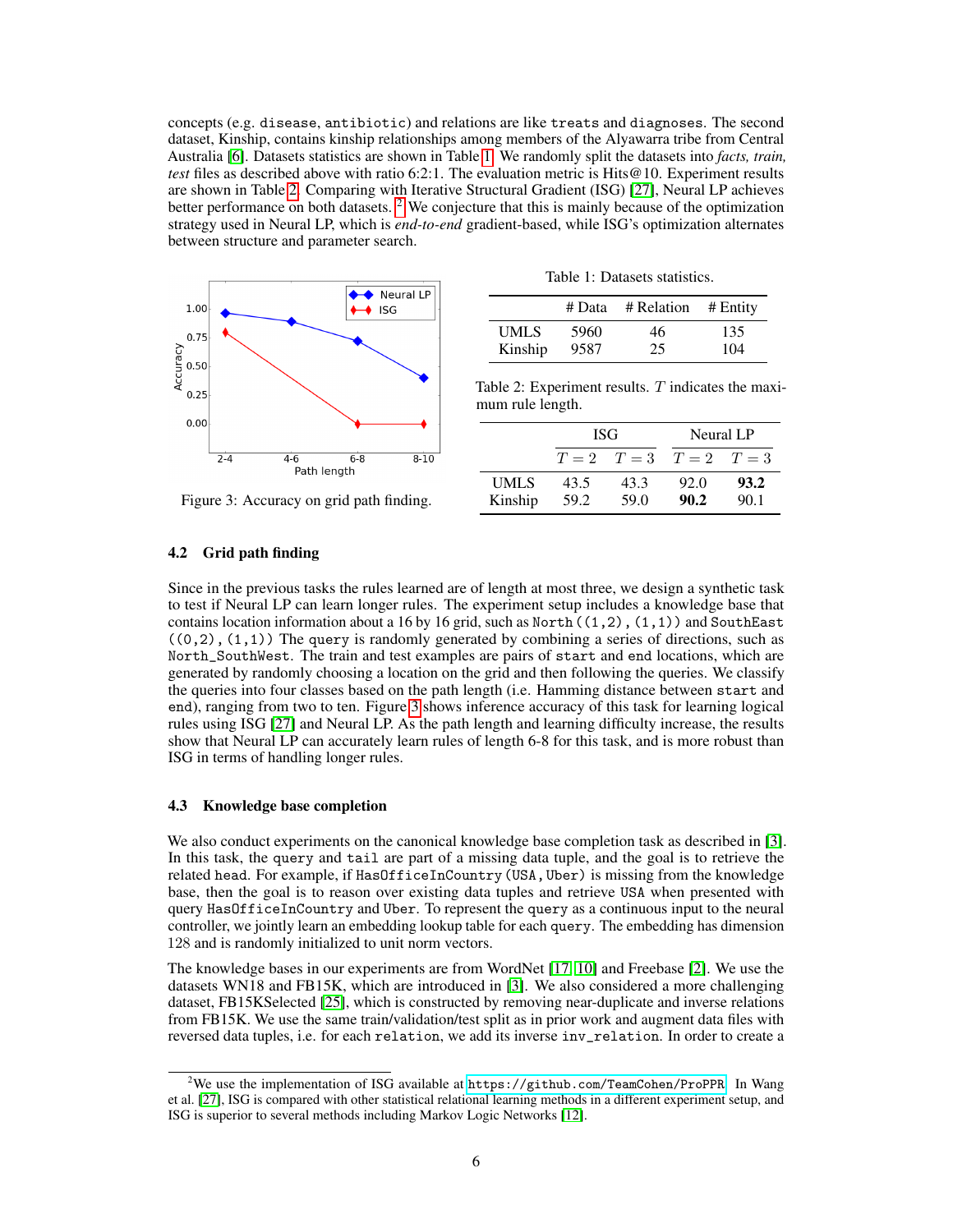*facts* file which will be used as the knowledge base, we further split the original train file into *facts* and *train* with ratio 3:1.<sup>3</sup> The dataset statistics are summarized in Table 3.

| Dataset       | $#$ Facts | # Train | # Test | # Relation | # Entity |
|---------------|-----------|---------|--------|------------|----------|
| <b>WN18</b>   | 106.088   | 35.354  | 5.000  | 18         | 40.943   |
| <b>FB15K</b>  | 362.538   | 120,604 | 59.071 | 1.345      | 14.951   |
| FB15KSelected | 204.087   | 68,028  | 20.466 | 237        | 14.541   |

Table 3: Knowledge base completion datasets statistics.

The attention vector at each step is by default applied to all relations in the knowledge base. Sometimes this creates an unnecessarily large search space. In our experiment on FB15K, we use a subset of operators for each query. The subsets are chosen by including the top 128 relations that share common entities with the query. For all datasets, the max rule length  $T$  is 2.

The evaluation metrics we use are Mean Reciprocal Rank (MRR) and Hits@10. MRR computes an average of the reciprocal rank of the desired entities. Hits@10 computes the percentage of how many desired entities are ranked among top ten. Following the protocol in Bordes et al. [3], we also use *filtered* rankings. We compare the performance of Neural LP with several models, summarized in Table 4.

Table 4: Knowledge base completion performance comparison. TransE [4] and Neural Tensor Network [24] results are extracted from [29]. Results on FB15KSelected are from [25].

|                         | <b>WN18</b> |            | FB15K      |            | FB15KSelected |            |
|-------------------------|-------------|------------|------------|------------|---------------|------------|
|                         | <b>MRR</b>  | Hits $@10$ | <b>MRR</b> | Hits $@10$ | <b>MRR</b>    | Hits $@10$ |
| Neural Tensor Network   | 0.53        | 66.1       | 0.25       | 41.4       |               |            |
| TransE                  | 0.38        | 90.9       | 0.32       | 53.9       |               |            |
| DISTMULT [29]           | 0.83        | 94.2       | 0.35       | 57.7       | 0.25          | 40.8       |
| Node+LinkFeat [25]      | 0.94        | 94.3       | 0.82       | 87.0       | 0.23          | 34.7       |
| Implicit ReasoNets [23] | ۰           | 95.3       |            | 92.7       |               |            |
| Neural LP               | 0.94        | 94.5       | 0.76       | 83.7       | 0.24          | 36.2       |

Neural LP gives state-of-the-art results on WN18, and results that are close to the state-of-the-art on FB15K. It has been noted [25] that many relations in WN18 and FB15K have inverse also defined, which makes them easy to learn. FB15KSelected is a more challenging dataset, and on it, Neural LP substantially improves the performance over Node+LinkFeat [25] and achieves similar performance as DISTMULT [29] in terms of MRR. We note that in FB15KSelected, since the test entities are rarely directly linked in the knowledge base, the models need to reason explicitly about compositions of relations. The logical rules learned by Neural LP can very naturally capture such compositions.

Examples of rules learned by Neural LP are shown in Table 5. The number in front each rule is the normalized confidence, which is computed by dividing by the maximum confidence of rules for each relation. From the examples we can see that Neural LP successfully combines structure learning and parameter learning. It not only induce multiple logical rules to capture the complex structure in the knowledge base, but also learn to distribute confidences on rules.

To demonstrate the *inductive* learning advantage of Neural LP, we conduct experiments where training and testing use disjoint sets of entities. To create such setting, we first randomly select a subset of the test tuples to be the test set. Secondly, we filter the train set by excluding any tuples that share entities with selected test tuples. Table 6 shows the experiment results in this inductive setting.

<sup>3</sup>We also make minimal adjustment to ensure that all query relations in *test* appear at least once in *train* and all entities in *train* and *test* are also in *facts*. For FB15KSelected, we also ensure that entities in *train* are not directly linked in *facts*.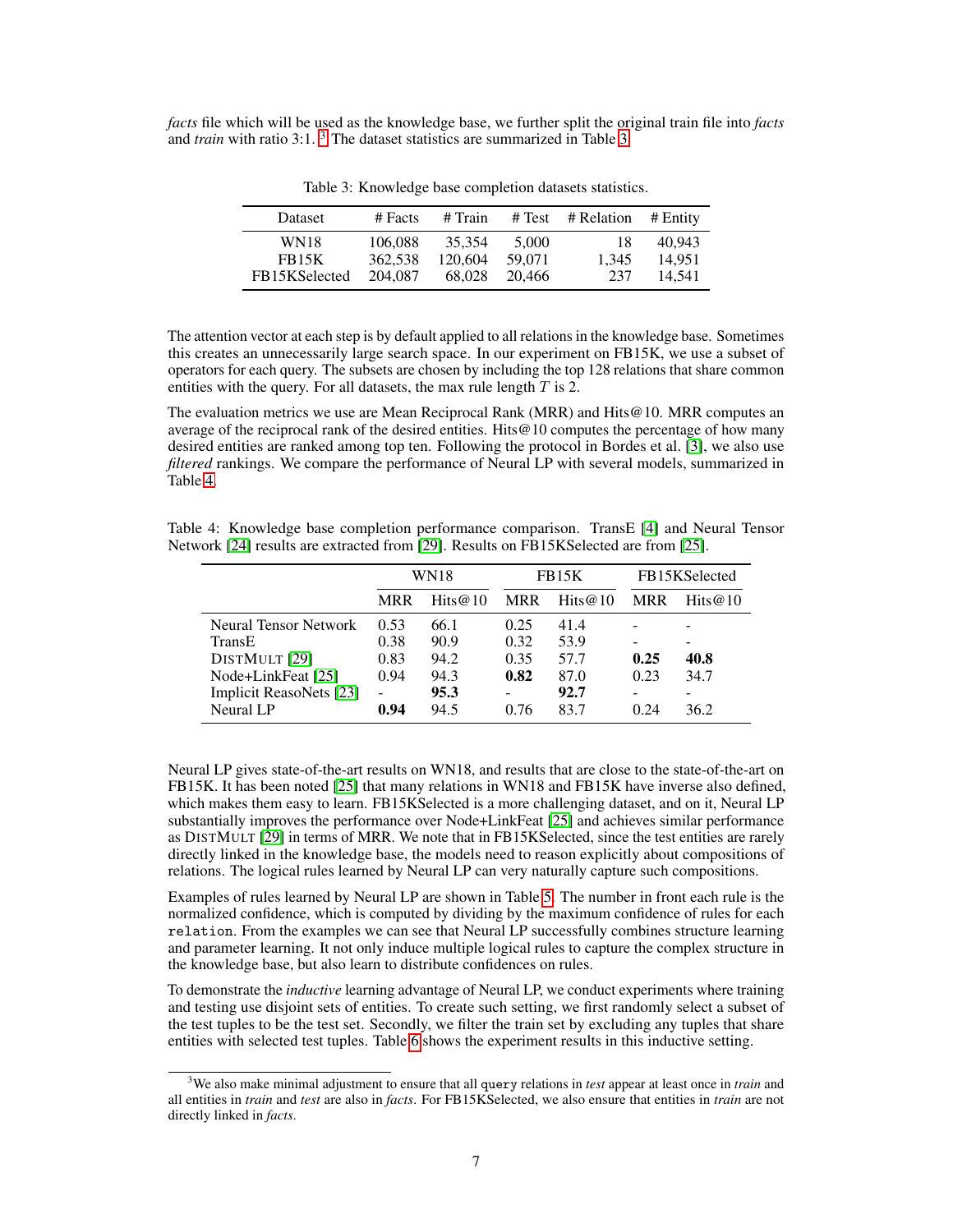| 1.00 partially_contains $(C, A) \leftarrow$ contains $(B, A) \wedge$ contains $(B, C)$<br>0.45 partially_contains $(C, A) \leftarrow$ contains $(A, B) \wedge$ contains $(B, C)$<br>0.35 partially_contains $(C, A) \leftarrow$ contains $(C, B) \wedge$ contains $(B, A)$ |
|----------------------------------------------------------------------------------------------------------------------------------------------------------------------------------------------------------------------------------------------------------------------------|
| 1.00 marriage_location $(C, A) \leftarrow$ nationality $(C, B) \wedge$ contains $(B, A)$<br>0.35 marriage_location $(B, A) \leftarrow$ nationality $(B, A)$<br>0.24 marriage_location $(C, A) \leftarrow$ place_lived $(C, B) \wedge$ contains $(B, A)$                    |
| 1.00 film_edited_by(B,A) $\leftarrow$ nominated_for(A,B)<br>0.20 film_edited_by(C,A) $\leftarrow$ award_nominee(B,A) $\wedge$ nominated_for(B,C)                                                                                                                           |

Table 5: Examples of logical rules learned by Neural LP on FB15KSelected. The letters A,B,C are ungrounded logic variables.

Table 6: Inductive knowledge base completion. The metric is Hits@10.

|               | WN18  |       | FB <sub>15</sub> K FB <sub>15</sub> KSelected |
|---------------|-------|-------|-----------------------------------------------|
| <b>TransE</b> | 0.01  | 0.48  | 0.53                                          |
| Neural LP     | 94.49 | 73.28 | 27.97                                         |

As expected, the inductive setting results in a huge decrease in performance for the TransE model<sup>4</sup>, which uses a transductive learning approach; for all three datasets, Hits  $@10$  drops to near zero, as one could expect. In contrast, Neural LP is much less affected by the amount of unseen entities and achieves performance at the same scale as the non-inductive setting. This emphasizes that our Neural LP model has the advantage of being able to transfer to unseen entities.

#### 4.4 Question answering against knowledge base

We also conduct experiments on a knowledge reasoning task where the query is "partially structured", as the query is posed partially in natural language. An example of a partially structured query would be "in which country does x has an office" for a given entity x, instead of HasOfficeInCountry(Y, x). Neural LP handles queries of this sort very naturally, since the input to the neural controller is a vector which can encode either a structured query or natural language text.

We use the WIKIMOVIES dataset from Miller et al. [16]. The dataset contains a knowledge base and question-answer pairs. Each question (i.e. the query) is about an entity and the answers are sets of entities in the knowledge base. There are 196,453 train examples and 10,000 test examples. The knowledge base has 43,230 movie related entities and nine relations. A subset of the dataset is shown in Table 7.

| Table 7. A subset of the WIRTMOVIES dataset. |                                                                                                                                                                                   |  |
|----------------------------------------------|-----------------------------------------------------------------------------------------------------------------------------------------------------------------------------------|--|
| Knowledge base                               | directed_by (Blade Runner, Ridley Scott)<br>written_by(Blade Runner, Philip K. Dick)<br>starred_actors (Blade Runner, Harrison Ford)<br>starred_actors (Blade Runner, Sean Young) |  |
| <b>Ouestions</b>                             | What year was the movie Blade Runner released?<br>Who is the writer of the film Blade Runner?                                                                                     |  |

Table 7: A subset of the WIKIMOVIES dataset

We process the dataset to match the input format of Neural LP. For each question, we identity the tail entity by checking which words match entities in the knowledge base. We also filter the words in the question, keeping only the top 100 frequent words. The length of each question is limited to six words. To represent the query in natural language as a continuous input for the neural controller, we jointly learn a embedding lookup table for all words appearing in the query. The query representation is computed as the arithmetic mean of the embeddings of the words in it.

<sup>4</sup>We use the implementation of TransE available at <https://github.com/thunlp/KB2E>.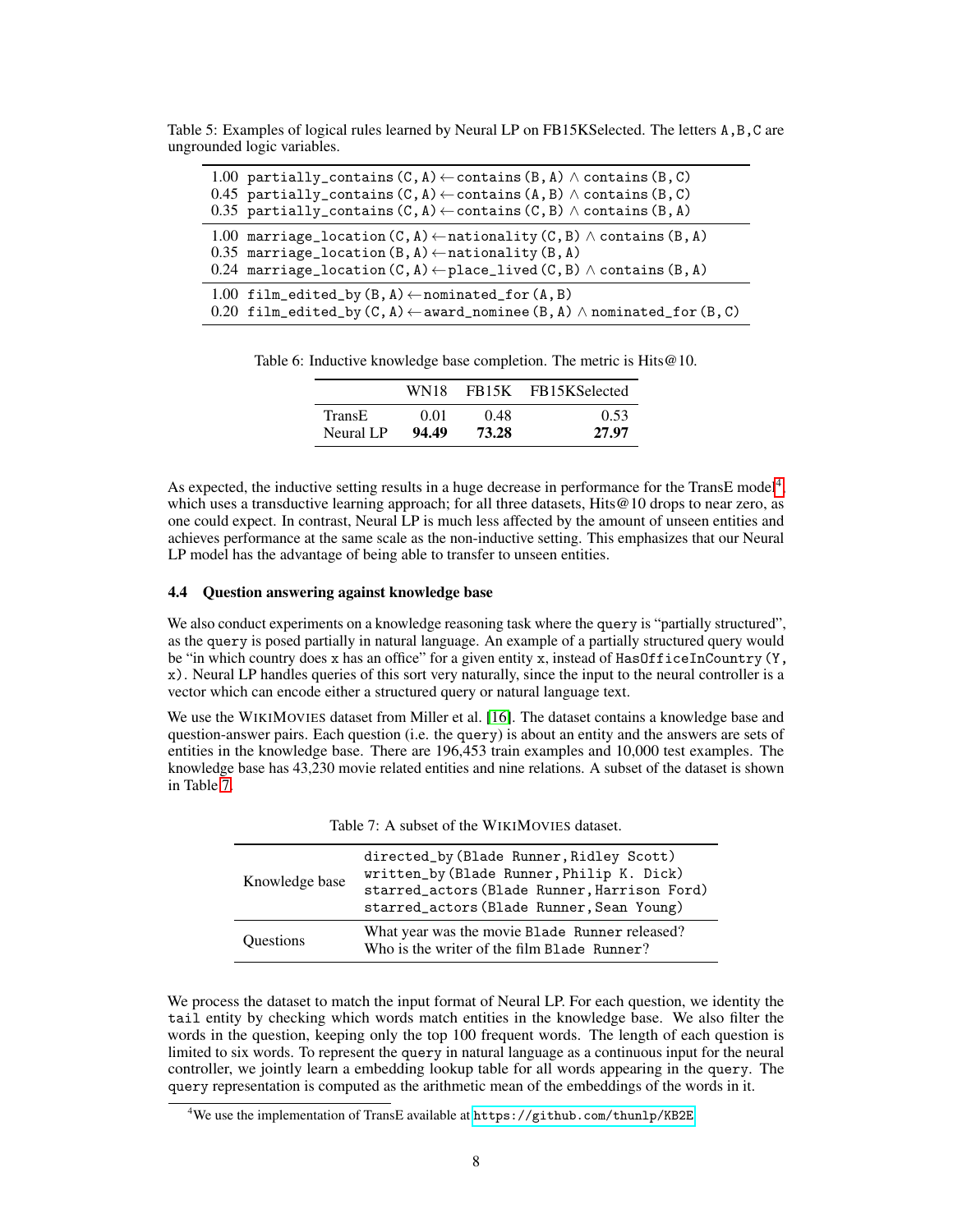We compare Neural LP with several embedding based QA models. The main difference between these methods and ours is that Neural LP does not embed the knowledge base, but instead learns to compose operators defined on the knowledge base. The comparison is summarized in Table 8. Experiment results are extracted from Miller et al. [16].



Figure 4: Visualization of learned logical rules.

To visualize the learned model, we randomly sample 650 questions from the test dataset and compute the embeddings of each question. We use tSNE [15] to reduce the embeddings to the two dimensional space and plot them in Figure 4. Most learned logical rules consist of one relation from the knowledge base, and we use different colors to indicate the different relations and label some clusters by relation. The experiment results show that Neural LP can successfully handle queries that are posed in natural language by jointly learning word representations as well as the logical rules.

# 5 Conclusions

We present an end-to-end *differentiable* method for learning the parameters as well as the structure of logical rules for knowledge base reasoning. Our method, Neural LP, is inspired by a recent probabilistic differentiable logic TensorLog [5]. Empirically Neural LP improves performance on several knowledge base reasoning datasets. In the future, we plan to work on more problems where logical rules are essential and complementary to pattern recognition.

### Acknowledgments

This work was funded by NSF under IIS1250956 and by Google Research.

## References

- [1] Jacob Andreas, Marcus Rohrbach, Trevor Darrell, and Dan Klein. Learning to compose neural networks for question answering. In *Proceedings of NAACL-HLT*, pages 1545–1554, 2016.
- [2] Kurt Bollacker, Colin Evans, Praveen Paritosh, Tim Sturge, and Jamie Taylor. Freebase: a collaboratively created graph database for structuring human knowledge. In *Proceedings of the 2008 ACM SIGMOD international conference on Management of data*, pages 1247–1250. ACM, 2008.
- [3] Antoine Bordes, Nicolas Usunier, Alberto Garcia-Duran, Jason Weston, and Oksana Yakhnenko. Translating embeddings for modeling multi-relational data. In *Advances in neural information processing systems*, pages 2787–2795, 2013.
- [4] Antoine Bordes, Sumit Chopra, and Jason Weston. Question answering with subgraph embeddings. *arXiv preprint arXiv:1406.3676*, 2014.
- [5] William W Cohen. Tensorlog: A differentiable deductive database. *arXiv preprint arXiv:1605.06523*, 2016.
- [6] Woodrow W Denham. *The detection of patterns in Alyawara nonverbal behavior*. PhD thesis, University of Washington, Seattle., 1973.
- [7] Lise Getoor. *Introduction to statistical relational learning*. MIT press, 2007.
- [8] Alex Graves, Greg Wayne, Malcolm Reynolds, Tim Harley, Ivo Danihelka, Agnieszka Grabska-Barwinska, Sergio Gómez Colmenarejo, Edward Grefenstette, Tiago Ramalho, John Agapiou, ´ et al. Hybrid computing using a neural network with dynamic external memory. *Nature*, 538 (7626):471–476, 2016.